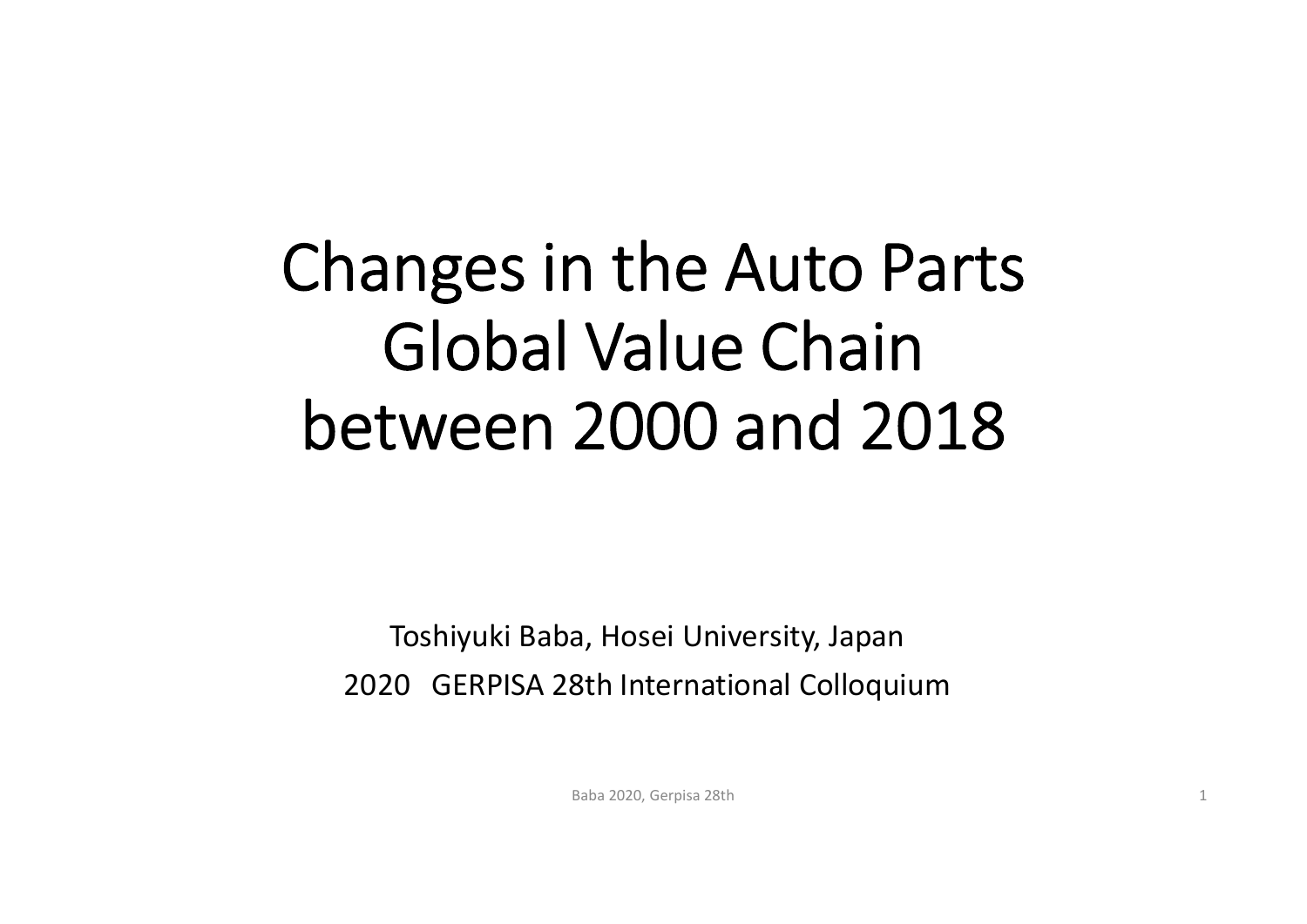#### Purpose

• This study investigates the changes in the auto parts manufacturing global value chain (GVC) between 2000 and 2018.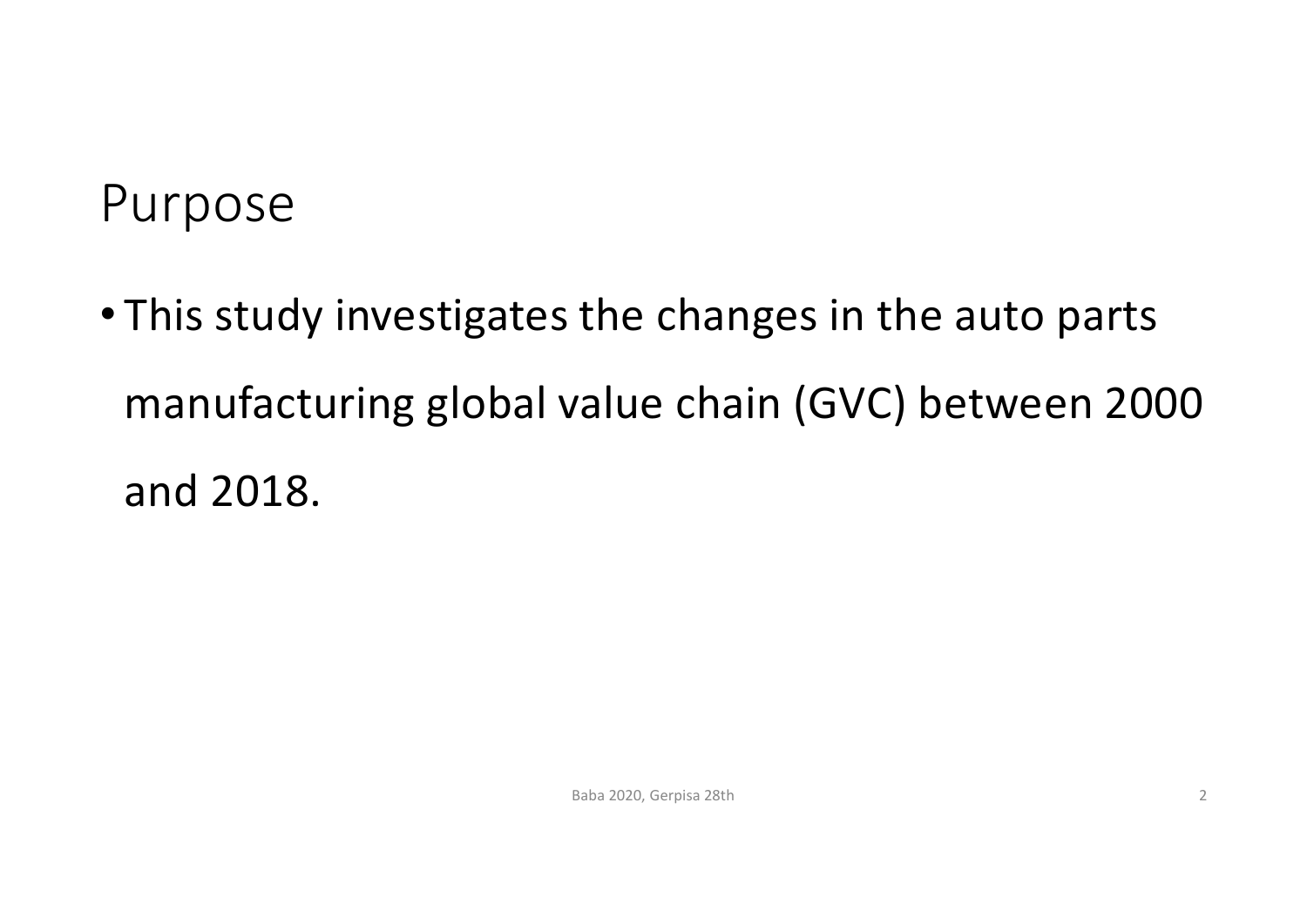#### Big change between in 2000 and 2018, Car Production

|                | <b>Country</b> | <b>Total</b> | <b>Share</b> |
|----------------|----------------|--------------|--------------|
|                | USA            | 12,799,857   | 21.9%        |
| $\overline{2}$ | Japan          | 10,140,796   | 17.4%        |
|                | Germany        | 5,526,615    | 9.5%         |
| 4              | France         | 3,348,361    | 5.7%         |
| 5              | South Korea    | 3,114,998    | 5.3%         |
| $\overline{6}$ | Spain          | 3,032,874    | 5.2%         |
|                | Canada         | 2,961,636    | 5.1%         |
| 8              | China          | 2,069,069    | 3.5%         |
| 9              | <b>Mexico</b>  | 1,935,527    | 3.3%         |
| 10             | UK             | 1,813,894    | 3.1%         |
|                |                |              |              |

| Country      | <b>Total</b> | Share  |
|--------------|--------------|--------|
| Total        | 95,634,593   | 100.0% |
| 1 China      | 27,809,196   | 29.1%  |
| 2 USA        | 11,314,705   | 11.8%  |
| 3 Japan      | 9,728,528    | 10.2%  |
| 4 India      | 5,174,645    | 5.4%   |
| 5 Germany    | 5,120,409    | 5.4%   |
| 6 Mexico     | 4,100,525    | 4.3%   |
| 7 South Kore | 4,028,834    | 4.2%   |
| 8 Brazil     | 2,879,809    | 3.0%   |
| 9 Spain      | 2,819,565    | 2.9%   |
| 10 France    | 2,270,000    | 2.4%   |
|              |              |        |

Baba 2020, Gerpisa 28th 3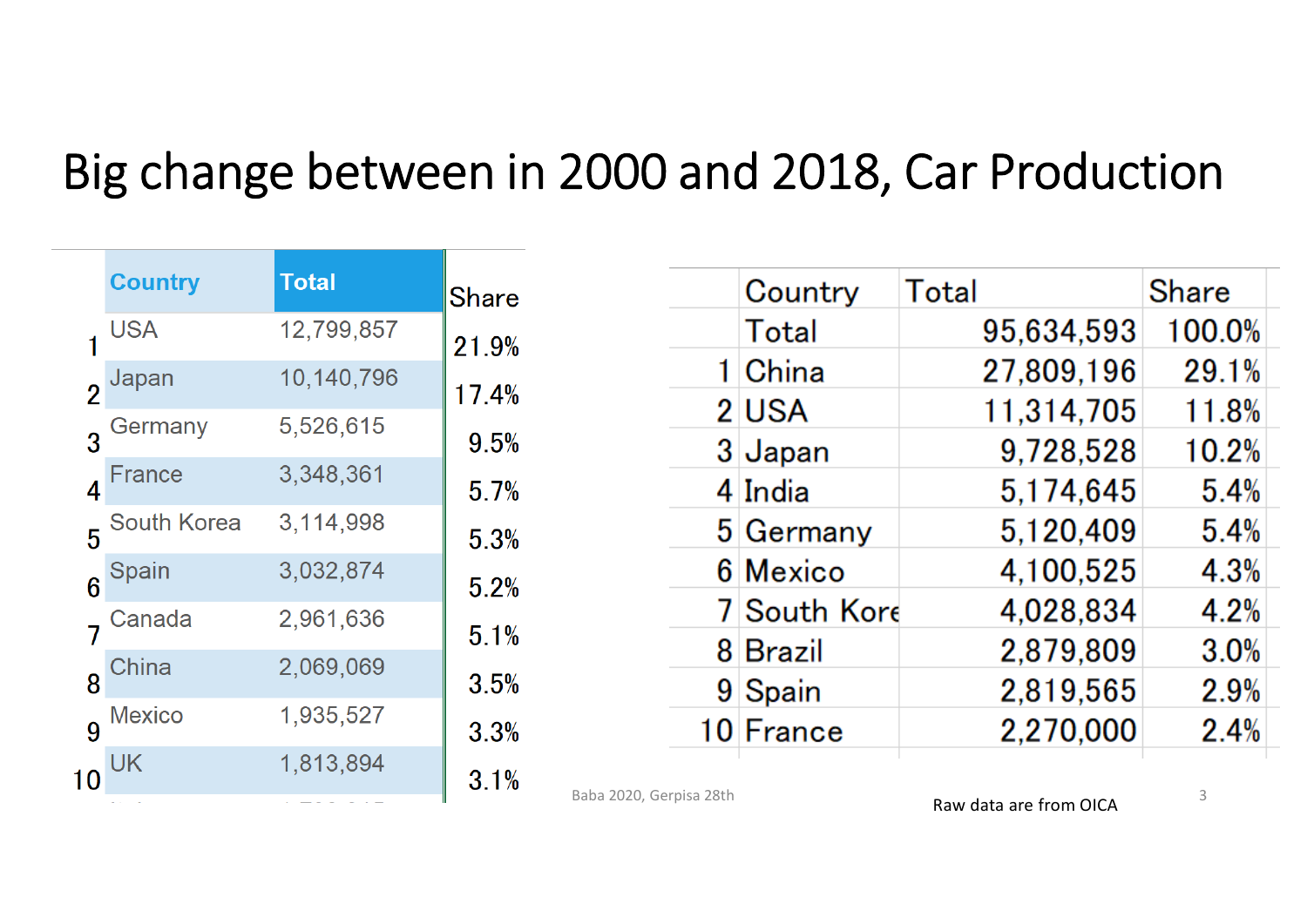# Auto parts are key for Car production and R&D

- In the automobile industry, auto parts and components are important both for production and R&D (Baba 2013, 2016; Fujimoto 2013)
- Without well-designed auto parts, cars could fail to meet customer expectations of shape, performance, and durability.
- Similarly, without strong auto parts manufacturers, with the ability to produce trial auto parts for car designers during R&D, the industry could find it difficult to improve new automobiles or complete new designs quickly.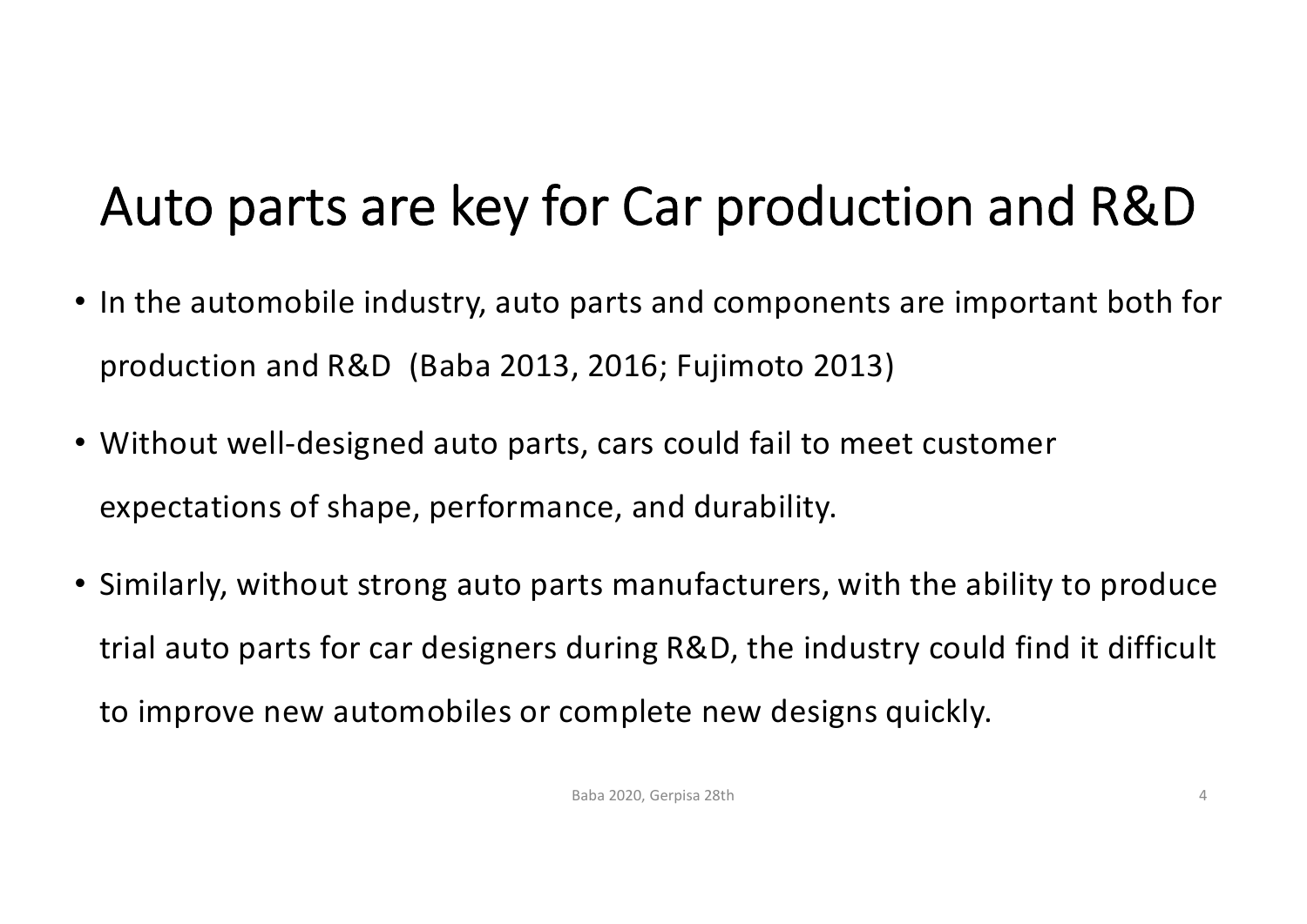#### Target

- HS8407 : Gasoline engines
- HS8408 : Diesel engines.
- HS8409 : Engine parts.
- HS8708 :Representative code for general auto prats. It includes items such as bumpers, seat belts, body parts, brakes, gear boxes, drivingaxles, wheels, suspensions, radiators, exhaust pipes, clutches, steering wheels, airbags, and other miscellaneous parts.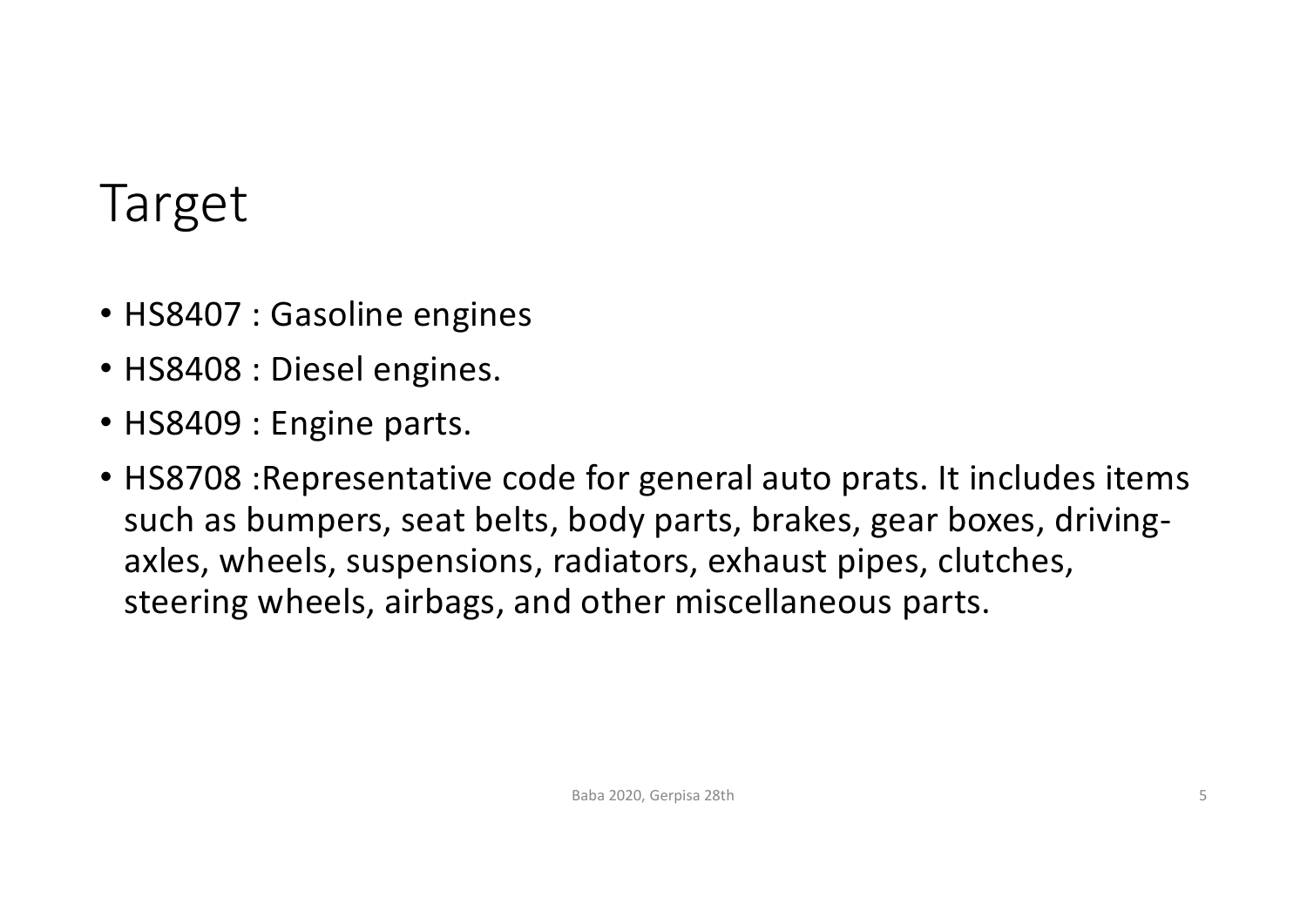#### Product Mix Issue

- Codes HS8407 to HS8409 includes those for car manufacturing and for other usage; the so called "product mix."
- However of this, this study conducted because
	- 1. We would like to get a rough view of the ability to produce enging itself,
	- 2. In GVC analysis, trading engines also very interesting and meaningful,
	- 3. We would like to analyze higher value added items beyond general auto parts (HS8708) ( I've gotten this advice many time in past GERPISA conferences)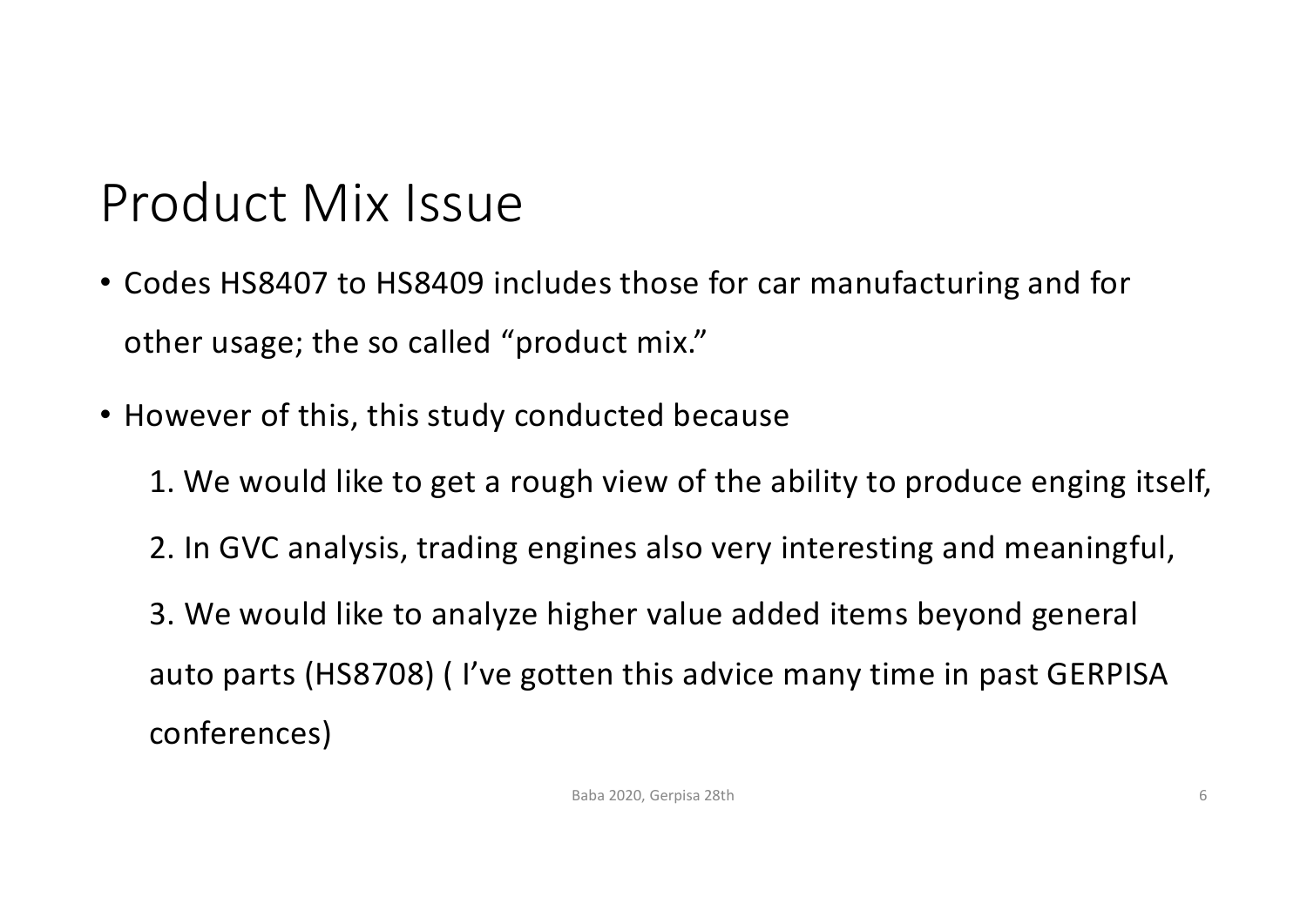#### Data Source

- UN Comtrade Database: Trade Statistics Raw Data
- World Bank Open Data Base : To compare trade values in different years, this study use a 2018 deflator calculated according to the U.S. Consumer Price Index (CPI) extracted from the World Bank Open Data Base. The deflator of 1.4582 calculated is used to convert the 2000 price to the 2018 price.
- OICA : Automobile production data are from International Organization of Motor Vehicle Manufacturers (OICA).

Baba 2020, Gerpisa 28th 7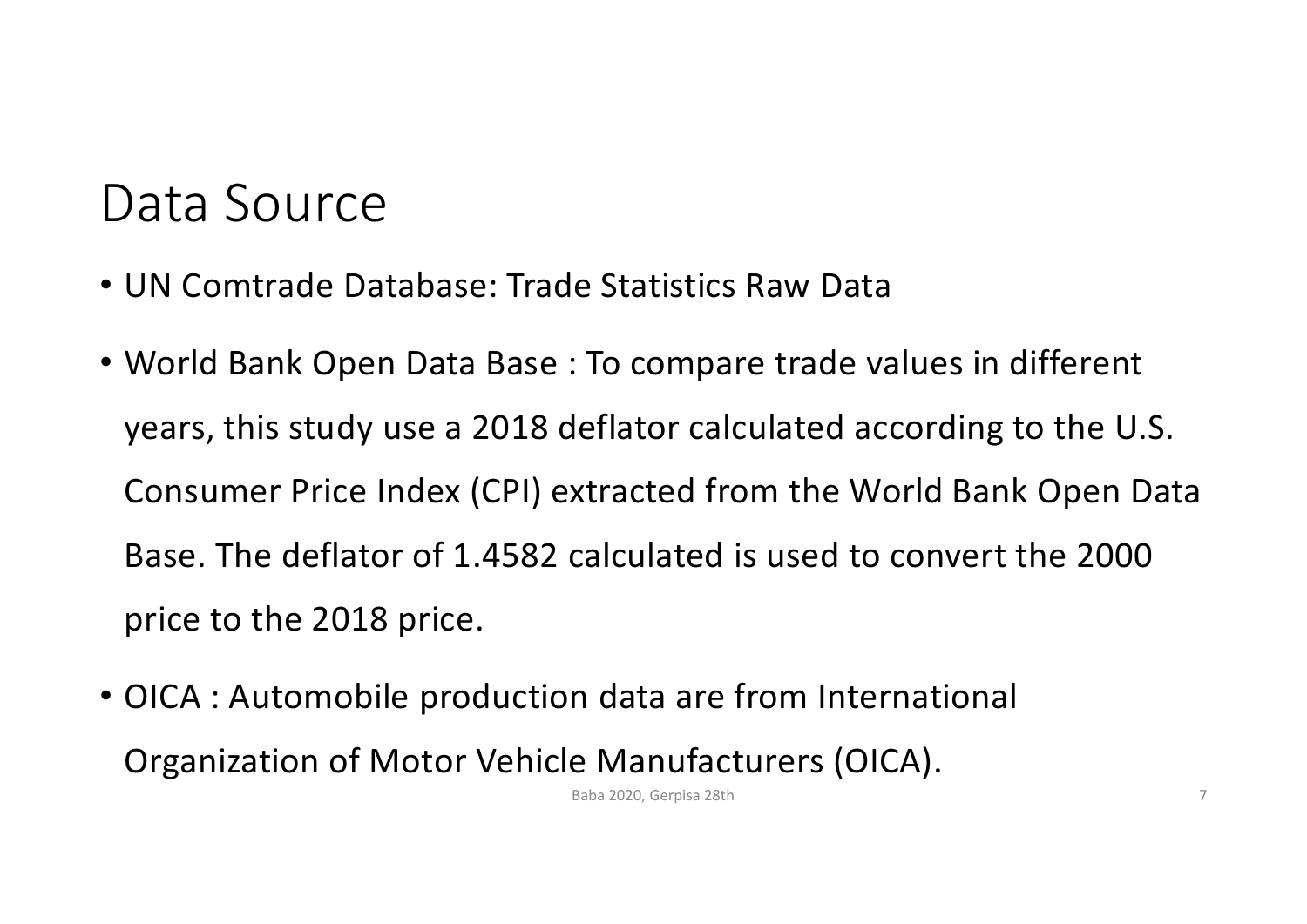# Analysis and Results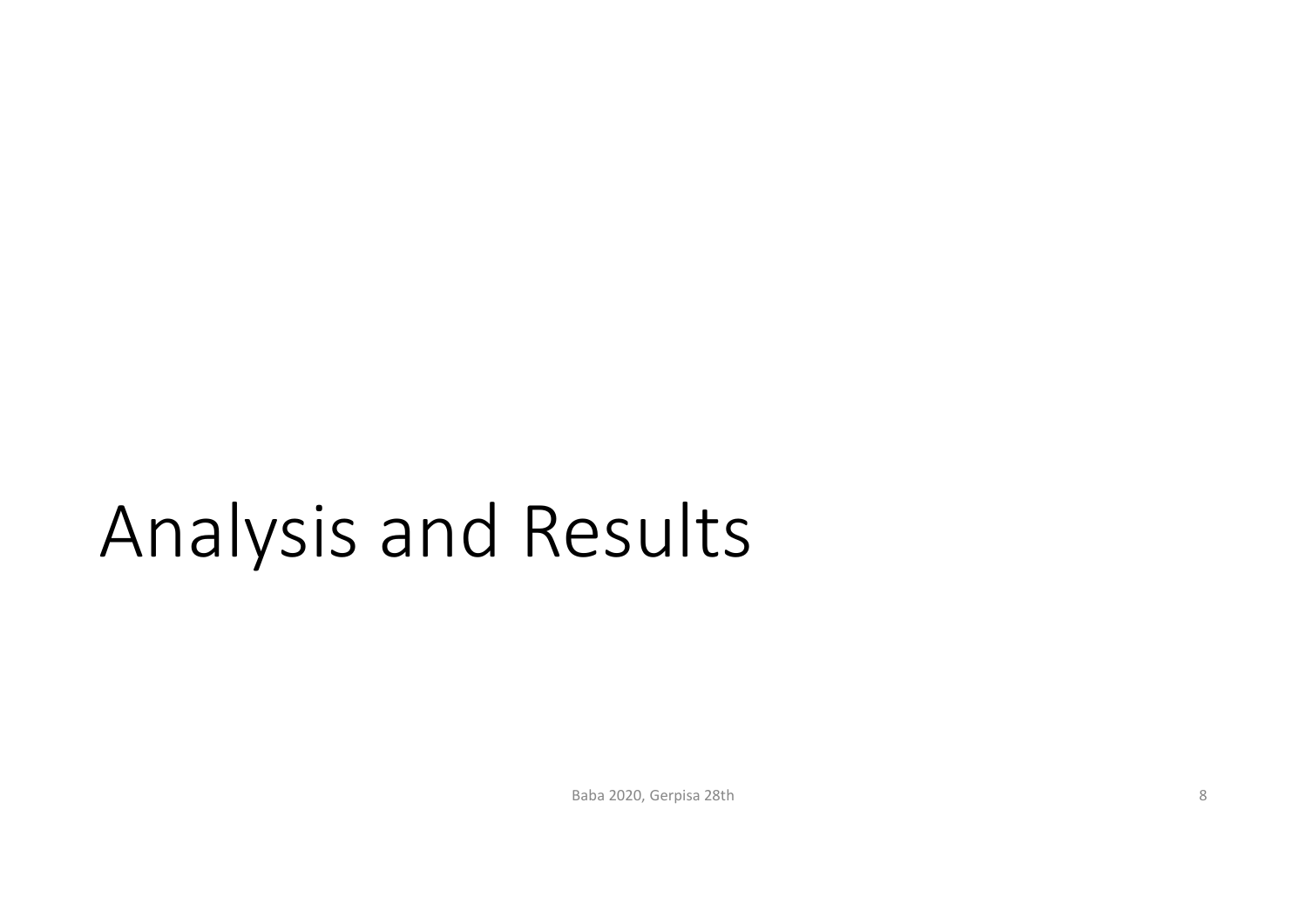#### GVC situation in 2000 and 2018

• GVCs of Auto parts, gasoline engine, diesel engine, and engine parts

are described detail in the paper on pp.2-9.

• GVC situation are divided three parts, 1. overview (exports plus

imports), 2. supply side(exports), 3. demand side(imports).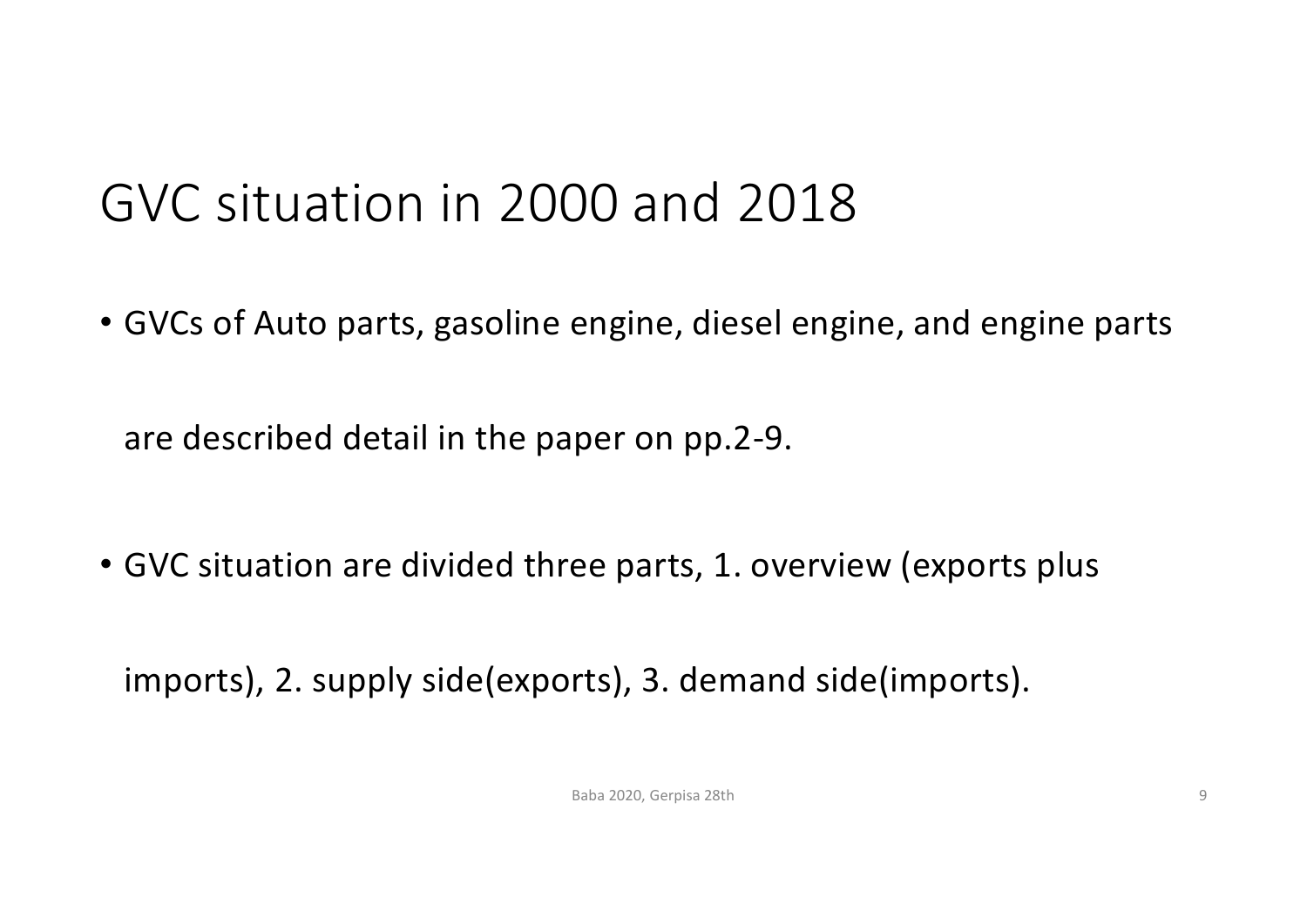# Example: auto parts in 2000 overview (1)

- 161 countries taking part in the GVC for general car parts (HS8708)
- The total trade value was 86.9 billion US dollars
- The top 10 countries occupied 80%
- The top five represented 55%
- Top 20 represented 91%.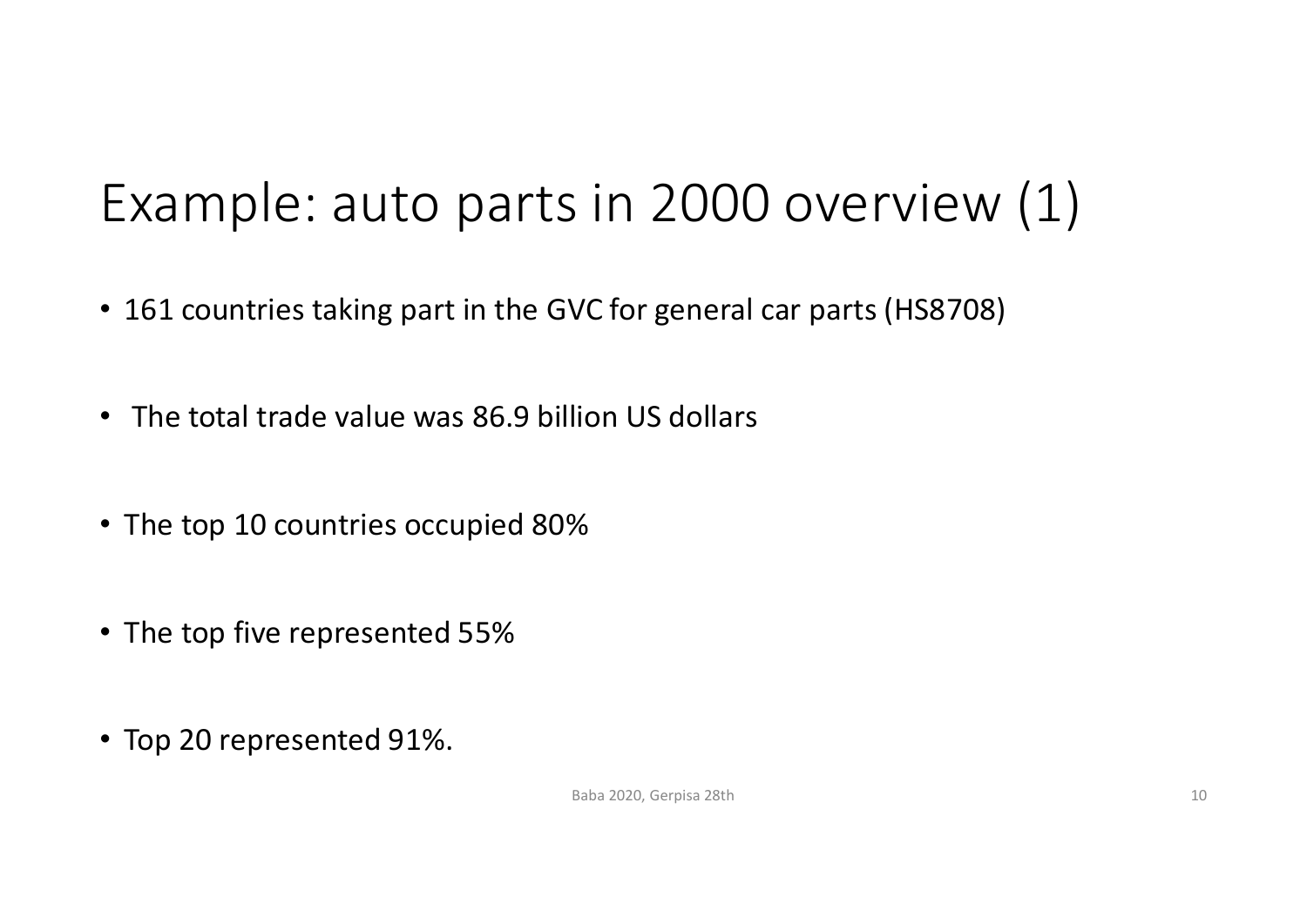## Example: auto parts in 2000 overview (2)

• The top 10 are the US, Canada, Germany, Japan, France, the UK, Mexico,

Spain, Italy, and Belgium.

• In detail, top five were : the US at \$86.9 billion (21.6%), Canada at \$42.2

billion (10.5%), Germany at \$36.0 billion (8.9%), Japan at \$28.1 billion

(7.0%), and France at \$26.9 billion (6.7%).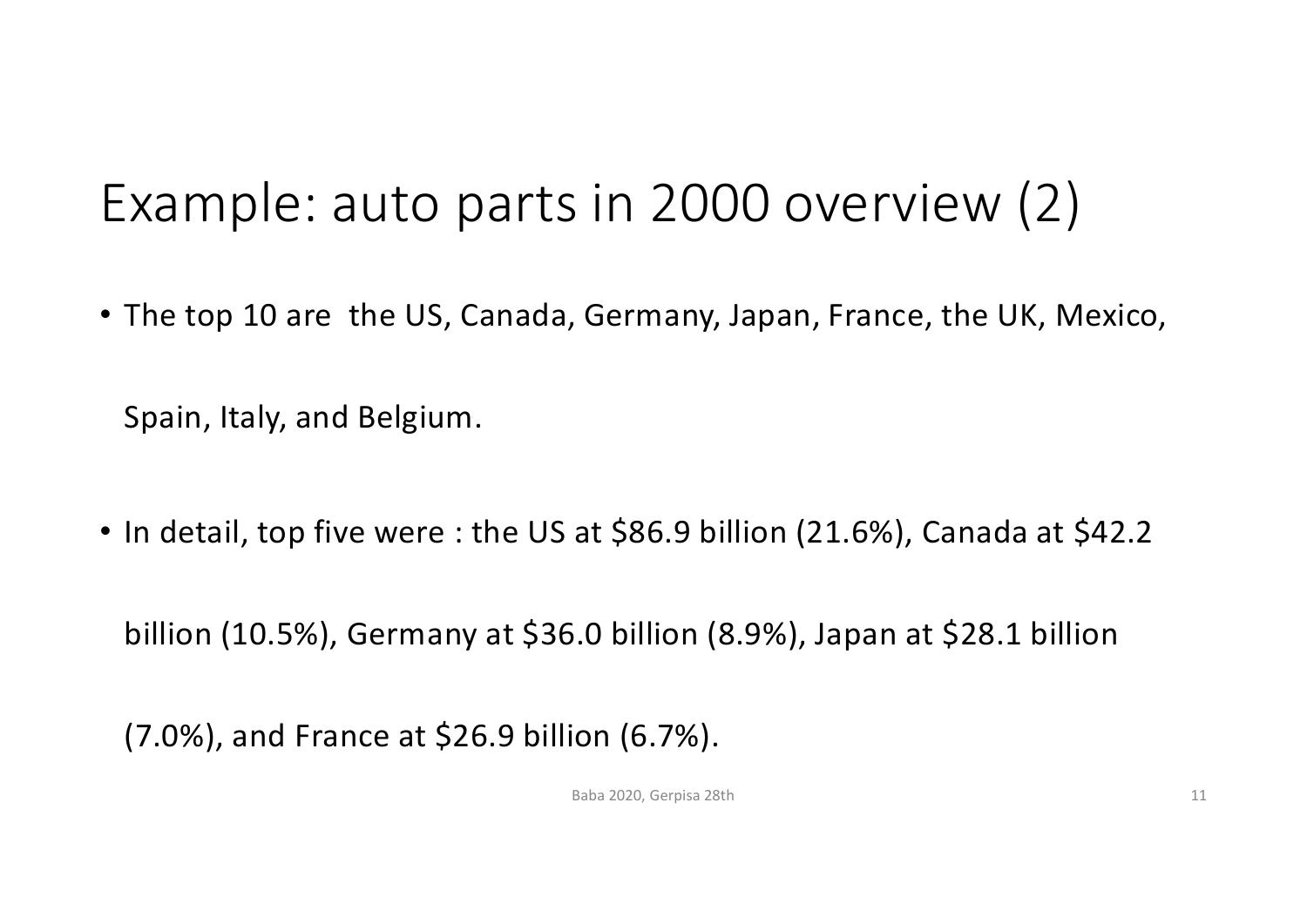## GVC changes from 2000 to 2018

• GVC changes between 2000 and 2018 of Auto parts, gasoline engine, diesel

engine, and engine parts are described detail in the paper on pp.9-19.

• GVCs are divided also as same , 1. overview (exports plus imports), 2.

supply side(exports), 3. demand side(imports).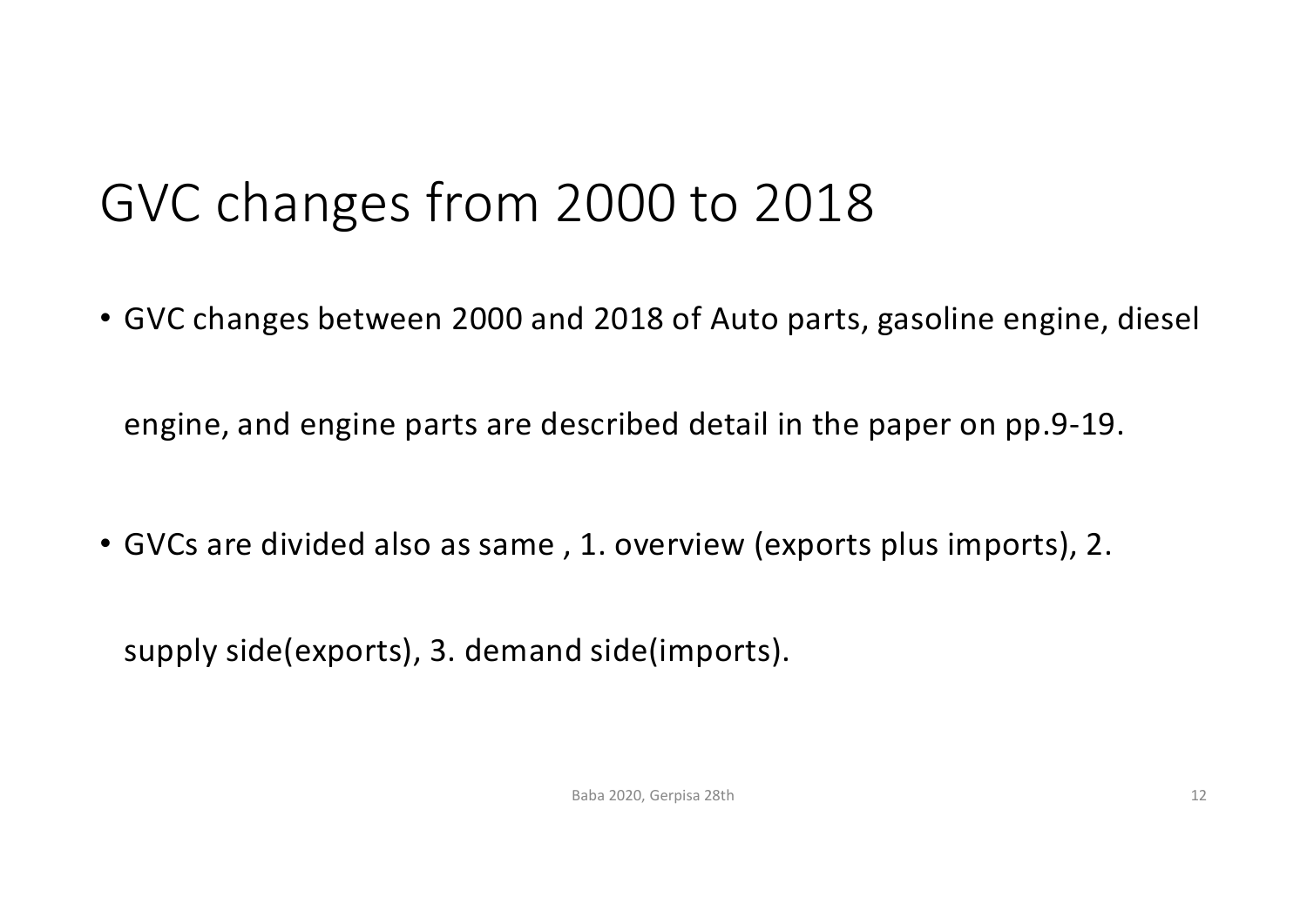## Example: overview

- Automobile production 58.4 M
	- $\rightarrow$  95.6 M, multiplying by 1.6
- Auto parts multiplied by 2.1
- Gasoline engines 1.3 times
- Diesel engines 2.1 times
- Engine parts 1.8 times.

|                         | <b>Exports</b>   | <b>Imports.</b>  | Total。           |
|-------------------------|------------------|------------------|------------------|
| <b>Auto Parts</b>       | 2.1.             | 2.1.             | 2.1.             |
| <b>Gasoline Engines</b> | 1.4 <sub>°</sub> | 1.2 <sub>o</sub> | $1.3\cdot$       |
| Diesel Engines.         | 2.1.             | 2.2.             | 2.1.             |
| <b>Engine Parts</b>     | 1.9 <sub>e</sub> | 1.8 <sub>o</sub> | 1.8 <sub>e</sub> |
| Car production.         |                  |                  | $1.6\cdot$       |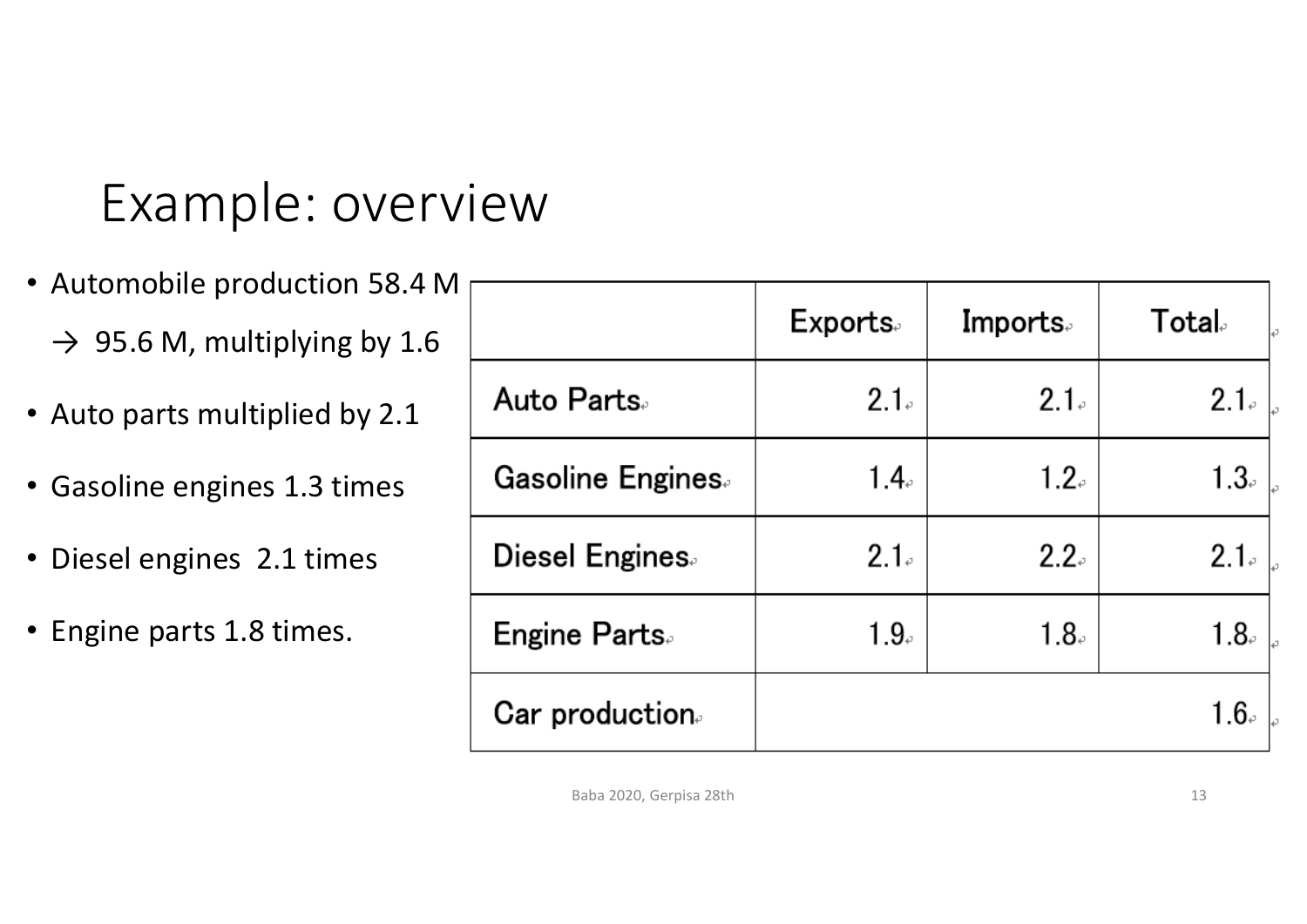"Emerging," "Remaining," "Moderate Change," "Declining."

- Four groups : "Emerging," "Remaining," "Moderate Change," "Declining."
- **Emerging** : countries moving **up more than ten spot**
- **Remaining**: countries **maintaining** their ranking **within four**
- **Moderate** change: countries changing spots **in the range of five to nine**
- **Declining**: countries **decreasing** their ranking **more than ten**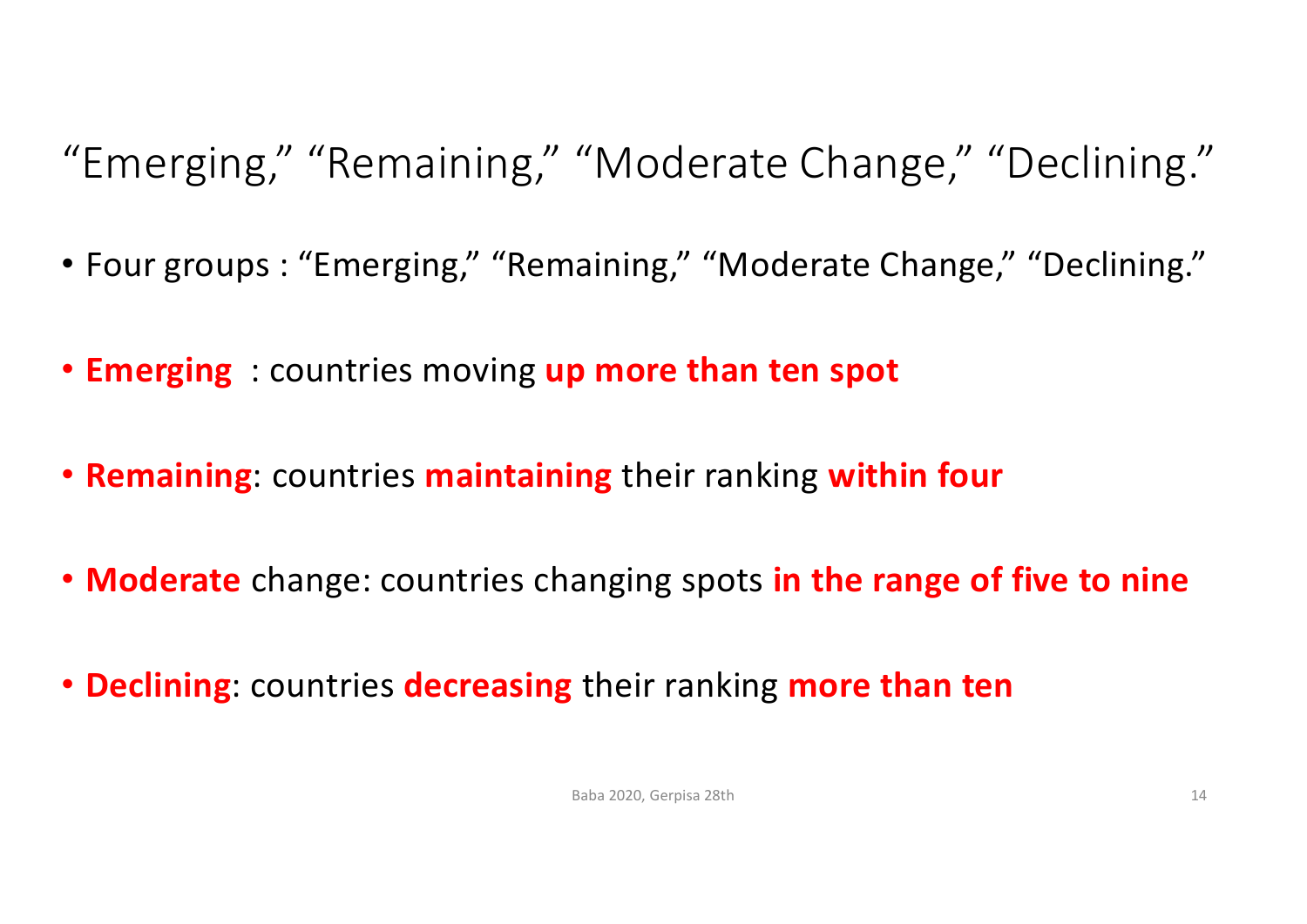# Example: Change of auto parts in total

| $\cdot$ Top 5                                                   |               | Rank。 |                            | <b>Share</b> |         | <b>Difference</b><br>$(2000 - 2018)$ . |              |
|-----------------------------------------------------------------|---------------|-------|----------------------------|--------------|---------|----------------------------------------|--------------|
| <b>• Emerging: China</b>                                        |               |       |                            |              |         |                                        |              |
| <b>• Remaining : US,</b><br>Germany, Mexico, and                |               | 2018. | 2000.                      | 2018.        | 2000    | Rank                                   | <b>Share</b> |
| Japan                                                           | US.           | 1.    | 1.                         | 14.1%        | 21.6%   | 0 <sub>o</sub>                         | $-7.4%$      |
|                                                                 | Germany       | 2.5   | 3.                         | 13.5%        | 8.9%    | 1 <sub>e</sub>                         | 4.6%         |
| • Top 20 which<br>countries are                                 | China         | $3-$  | 14 <sub>e</sub>            | 7.7%         | 1.2%    | 11 <sub>e</sub>                        | 6.6%         |
| Emerging?                                                       | <b>Mexico</b> | 4.    | 7.5                        | 6.9%         | 5.8%    | $3-$                                   | $1.1\%$      |
| • Slovakia(14 $\leftarrow$ 27)<br>• Romania(19 $\leftarrow$ 50) | Japan∍        | $5-$  | $\mathbf{4}_{\varepsilon}$ | 5.4%         | $7.0\%$ | $-1$ .                                 | $-1.6%$      |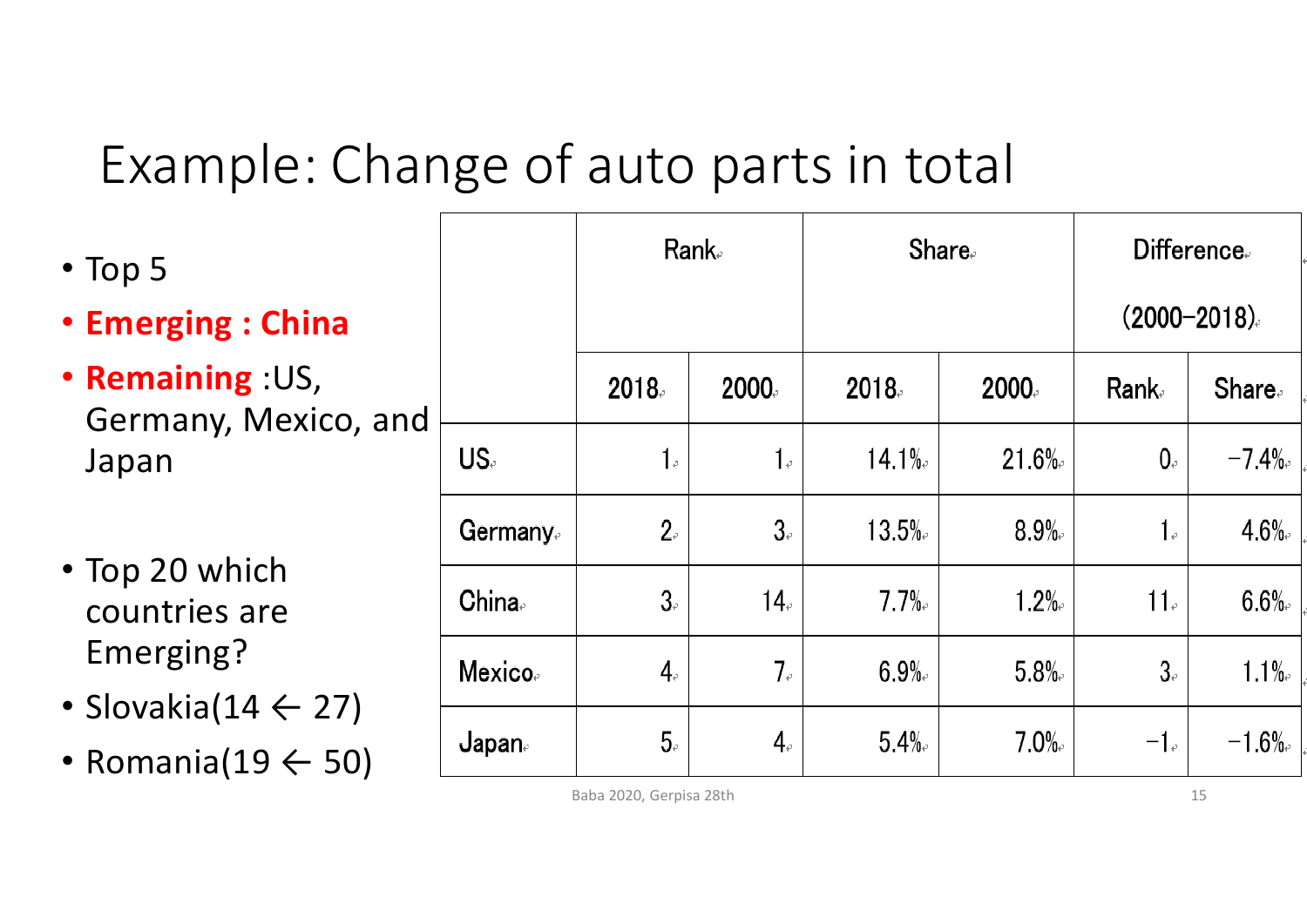# Discussion and Conclusion

Baba 2020, Gerpisa 28th 16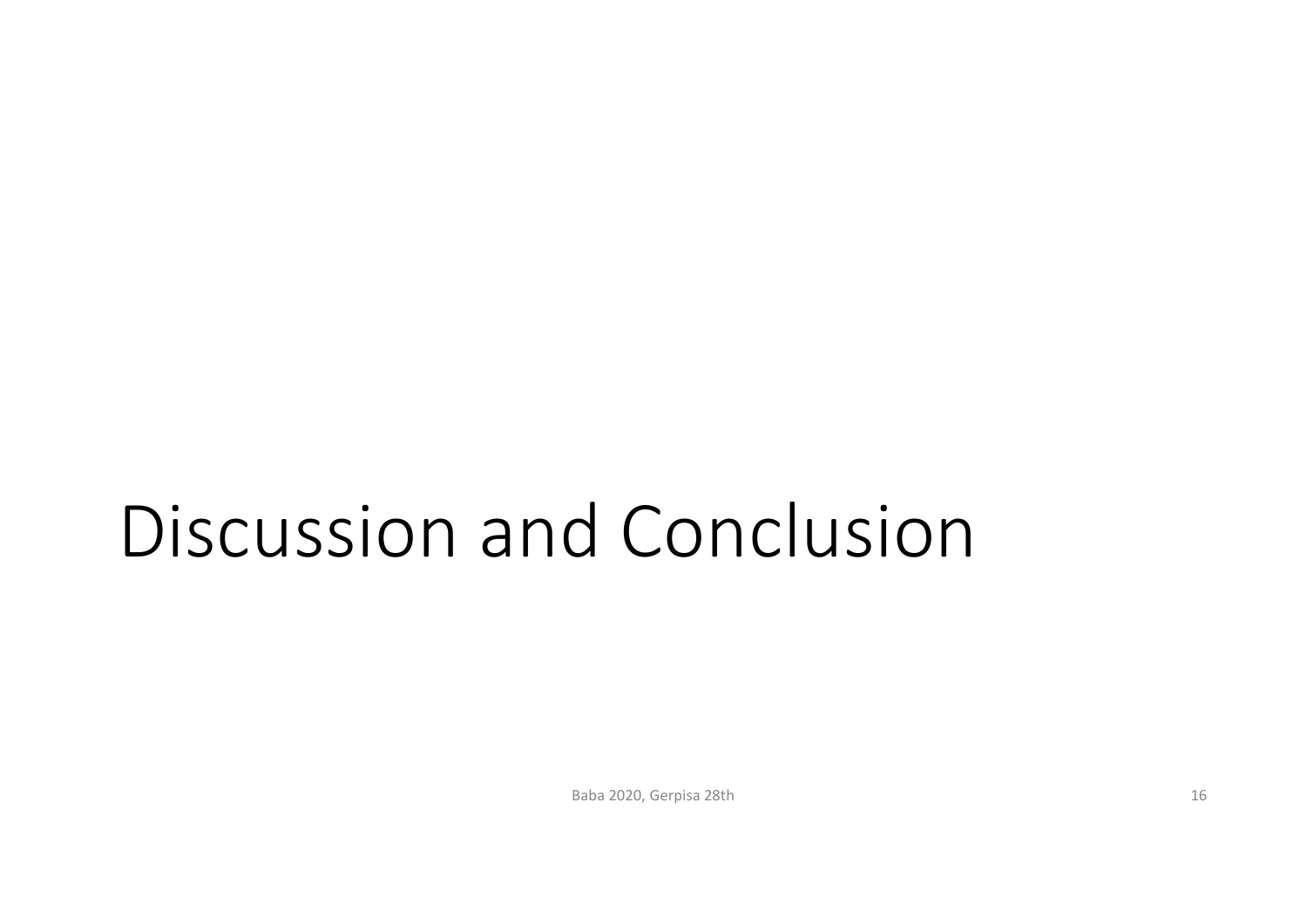#### Big, Semi-Big, Hope, Newcomer

- **Big**: Countries in the Remaining in the **top 5 both 2000 and 2018**
- **Semi-Big** : Major car and car parts production countries followed by big
- **Hopes** : Countries in the **Emerging group in the top 5 in 2018**
- **Newcomers** :**Emerging group** not yet ranked in top 5 but **in the top 20**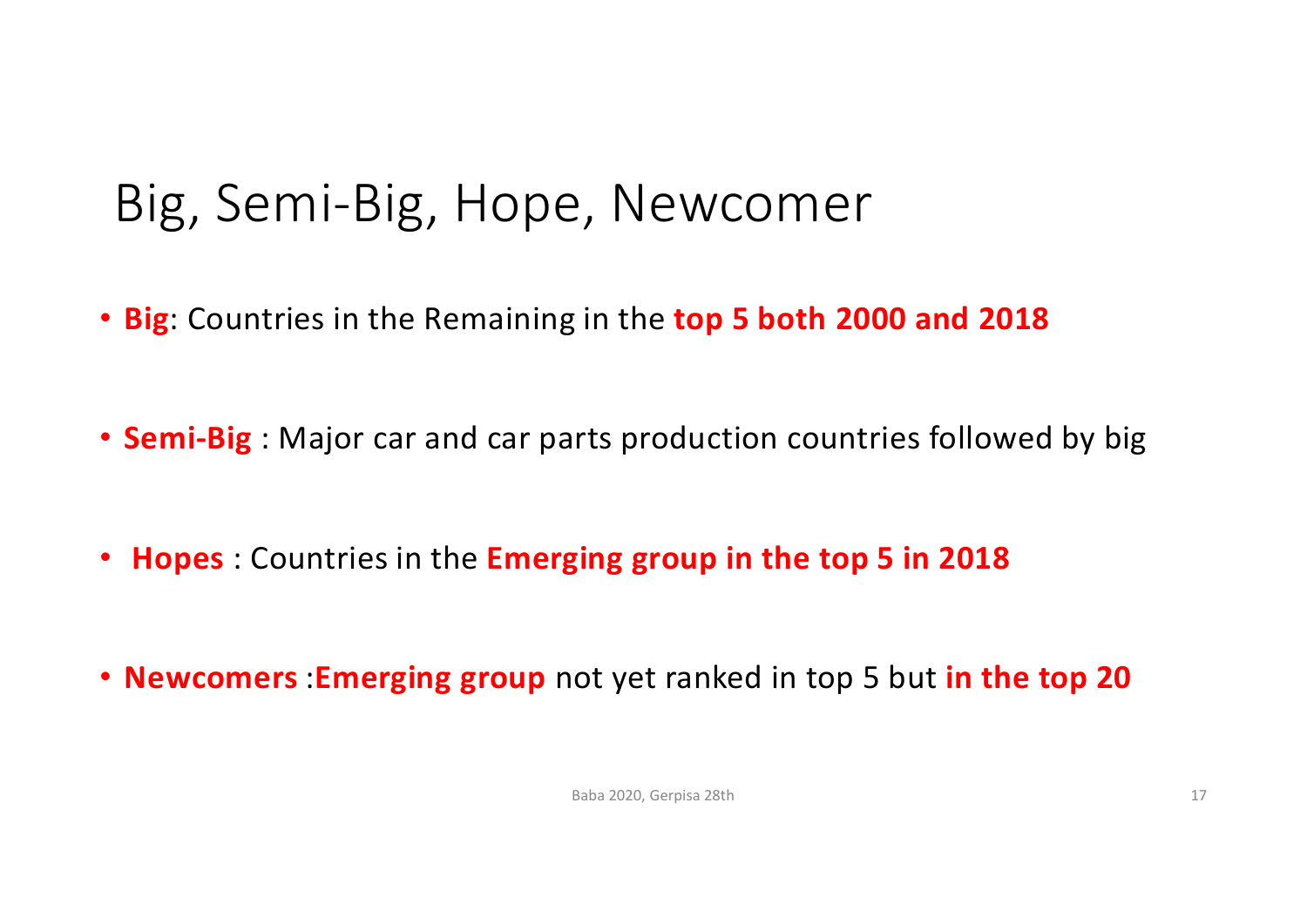#### Big, Hopes, and Newcomers in GVC: Total, Overview

| $\mathbb{C}_+$            | Big <sub>c</sub>                           | Hopes.                           | <b>Newcomers</b>                            |
|---------------------------|--------------------------------------------|----------------------------------|---------------------------------------------|
| Auto<br>parts,<br>general | US, Germany,<br>Mexico, Japan <sub>e</sub> | China                            | Slovakia, Romania                           |
| Gasoline engines.         | US, Germany,<br>Japan, Mexico,<br>Canada∍  | $\mathbb{C}_{\mathbb{P}}$        | China, Thailand,<br>Singapore, UAE, Russia. |
| Diesel engines.           | US, Germany,<br>Mexico, UK, Japan.         | $\mathbb{C}_{\mathbb{P}}$        | $\mathbb{C}_{\mathbb{P}}$                   |
| Engine parts.             | Germany, US,<br>Japan, Mexico.             | China<br>Baba 2020, Gerpisa 28th | India<br>18                                 |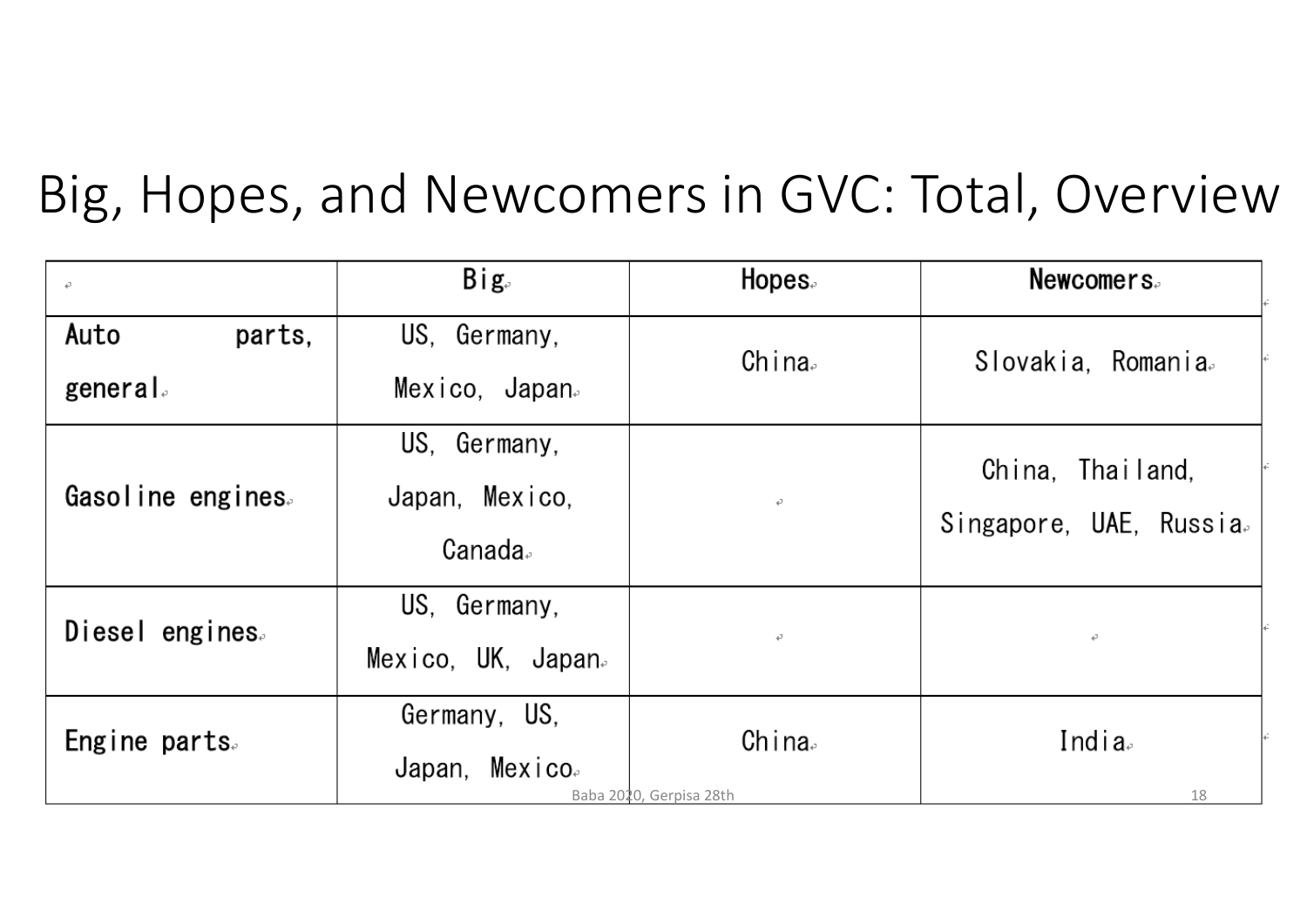# Big, Hopes, and Newcomers in GVC: supply side

| $\mathcal{L}^{\mathcal{I}}$ | Big <sub>e</sub>                           | Hopes.                           | <b>Newcomers</b>                               |
|-----------------------------|--------------------------------------------|----------------------------------|------------------------------------------------|
| Auto parts general.         | Germany, US,<br>Japan, Mexico.             | China                            | Thailand, Romania.                             |
| Gasoline engines.           | Japan, US,<br>Germany, Hungary,<br>Mexico。 | $\mathbb{C}_{\mathbb{P}}$        | China, Thailand, UAE,<br>Singapore, Poland.    |
| Diesel engines.             | USA, Germany,<br>Japan, UK, France.        | $\mathbb{C}_{\mathbb{P}}$        | Turkey。                                        |
| Engine parts.               | Germany, Japan,<br>US, Mexico.             | China<br>Baba 2020, Gerpisa 28th | South Korea, Poland,<br>Thailand, India.<br>19 |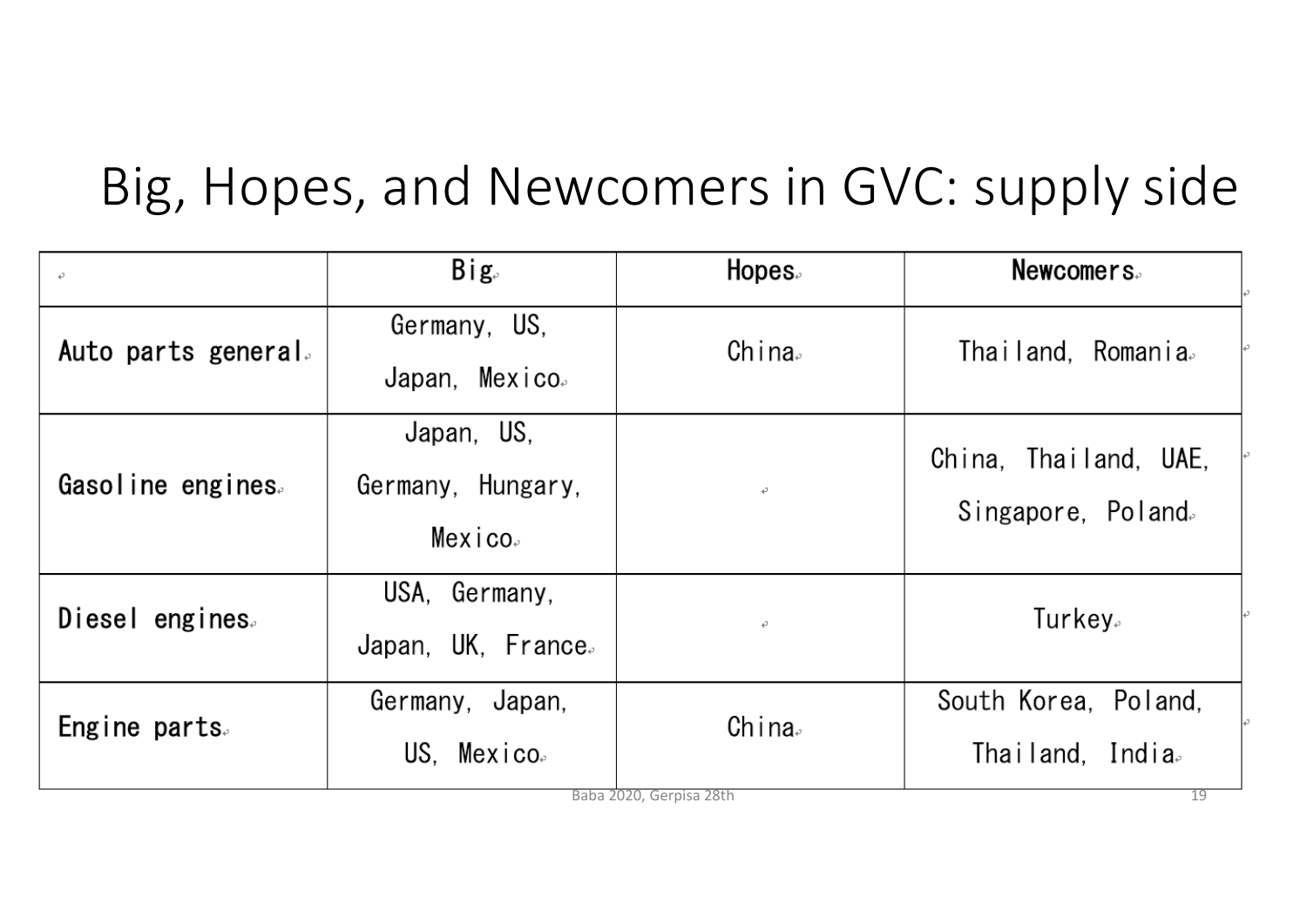## Big, Hopes, and Newcomers in GVC: demand side

| c.                    | Big <sub>e</sub>                             | Hopes.     | <b>Newcomers</b>                                              |
|-----------------------|----------------------------------------------|------------|---------------------------------------------------------------|
| Auto parts general.   | US, Germany,<br>Mexico, Canada.              | China      | Czechia, Slovakia,<br>Russia.                                 |
| Gasoline engines.     | US, Canada,<br>Germany, Mexico.              | China      | Czechia, Russia,<br>Turkey, Singapore,<br>India, Qatar.       |
| Diesel engines.       | US, Mexico,<br>Germany, Spain.               | $(China)*$ | Czechia, Russia,<br>Thailand, Slovakia.                       |
| Engine parts.<br>-- - | US, Germany, UK,<br>Mexico.<br>$\sim$ $\sim$ | $(China)*$ | India<br>$\sigma$ , $\sigma$ , $\sigma$ , $\sigma$ , $\sigma$ |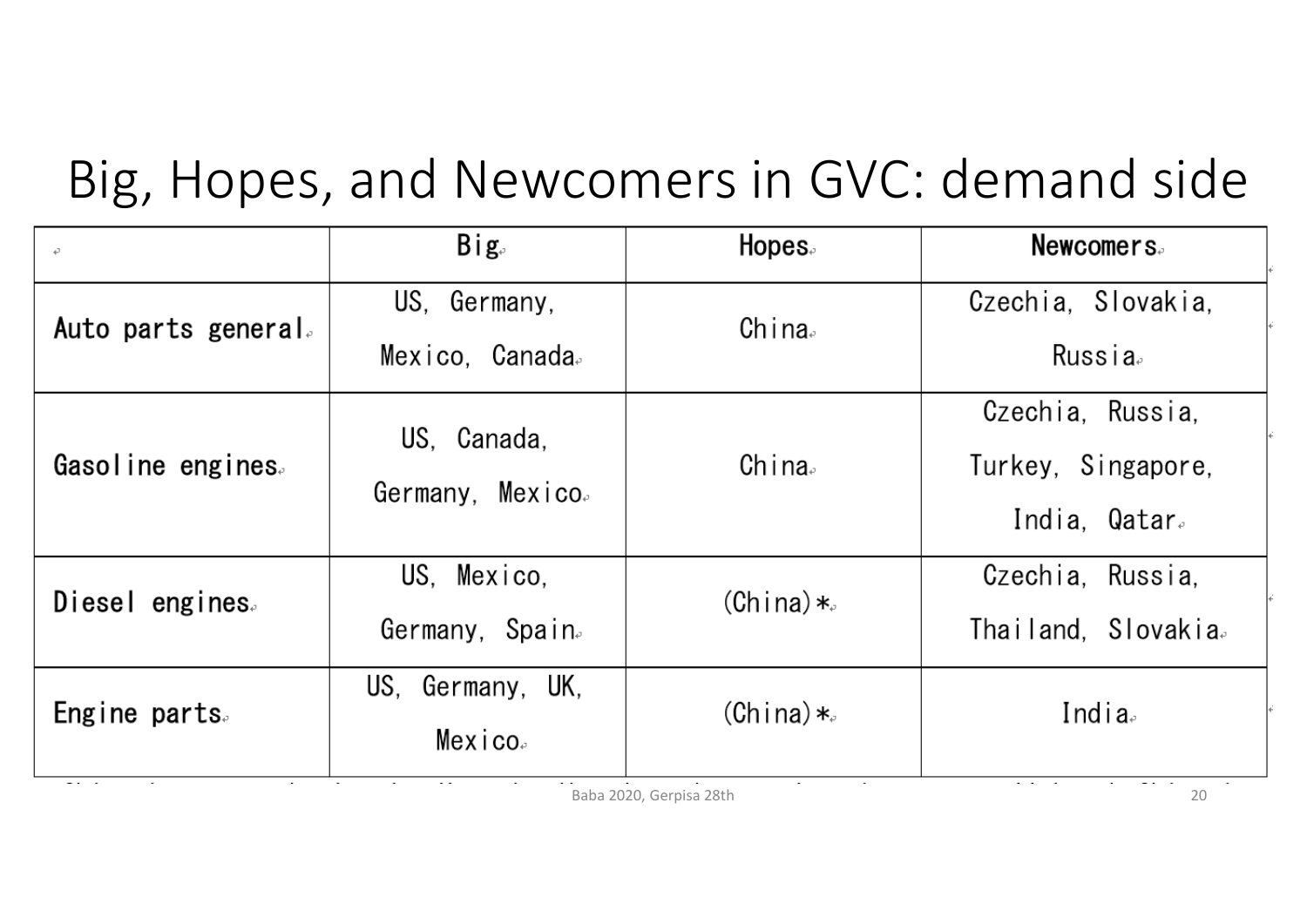#### Next Study

- This study can show which country have grow in which components in which side of demand or supply
- The change between 2000 and 2018 are very interesting
- Next study plan. There are many studies in Hope category (Ching), but not enough in new comers.
- I would like conduct studies in detail and actual situation of  $new$  comer countries.  $B_{\text{Baba 2020. Gernisa 28th}}$